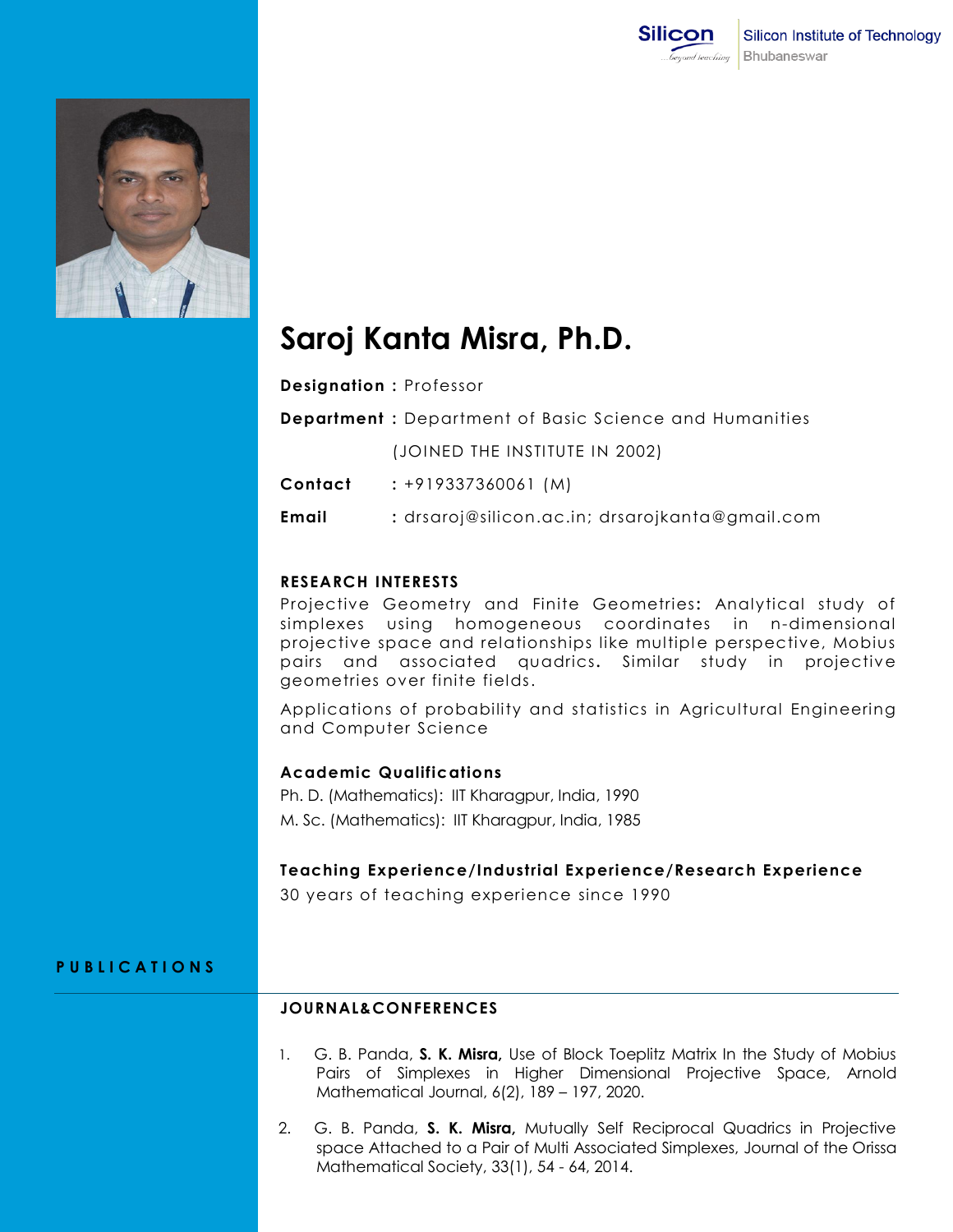- 3. G. B. Panda, **S. K. Misra,** A Collineation Group in Projective Space of Dimension Three and Desmic System of Tetrahedrons, Int. journal of Geometry, 3(1), 48 – 52, 2014.
- 4. G. B. Panda, **S. K. Misra,** Co-Polar Systems Associated to a Desmic System of Tetrahedrons, Journal of the Orissa Mathematical Society, 32, 26 - 31, 2013.
- 5. S. K. Srivastava, **S. K. Misra**, A. K. Sahu, et al, Estimating Pan Evaporation from Metrological Data for Jabalpur, Indian J. Soil Cons. 29(3), 224-228, 2001.
- 6. S. K. Srivastava, **S. K. Misra**, A. K. Sahu, et al, Correlation between Pan Evaporation and Climatic Parameters for Sunderbans- a case study, J. of I.E. (India), 81, 55 - 58, 2000.
- 7. S. K. Srivastava, **S. K. Misra**, A. K. Sahu, Probability Analysis of Rainfall for Crop Planning at N. Lakhimpur, Assam, Indian J. Soil Cons., 26(2),162-165, 1998.
- 8. **S. K. Misra,** A. Sanyal, Quaternions and Conjugate System of Tetrahedra, Indian J. pure appl. Math., 24(2), 97-105, 1993.
- 9. A. Sanyal, **S. K. Misra,** Collineation of Period Three and Triply Perspective Triangles, Indian J. pure appl. Math., 21(7), 699-705,1990.
- 10. A. Sanyal, **S. K. Misra,** Veronesian Pair and Associated Desmic System, Journal Math. Phy. Sci, 23(2), 161 - 169, 1989.

## **A N Y O T H E R**

### **Ph. D. Guidance:**

Guided one Ph. D. thesis entitled "Some Studied on Properties of Simplexes Regarding Interlocking, Multiple Perspectives and Related Quadrics" submitted to Utkal University.

### **Conferences attended**

- i)  $11<sup>th</sup>$  AISSQ Conference on Mathematics & Realit,  $6<sup>th</sup>$  7<sup>th</sup> Oct<sup>'</sup> 2018, IIT-Bhubaneswar.
- ii) Workshop on Graph Theory and Applications (Session Conducted), 15th 19th Dec' 2015, Silicon Institute of Technology, Bhubaneswar.
- iii) From Real Numbers to Octonions (Invited Talk), National Seminar on Discrete Mathematics and Its application, UGC Sponsored, Department of Mathematics, , 9th Dec' 2012, Pattamundai College, Kendrapara.
- iv) Workshop on Numerical Optimization and its Engineering Application, 7<sup>th</sup> to 10<sup>th</sup> July 2011, Silicon Institute of Technology, Bhubaneswar.
- v) Workshop on Interpersonal Communication Skills, British Council, 16th February 2010, KIIT University, Bhubaneswar.